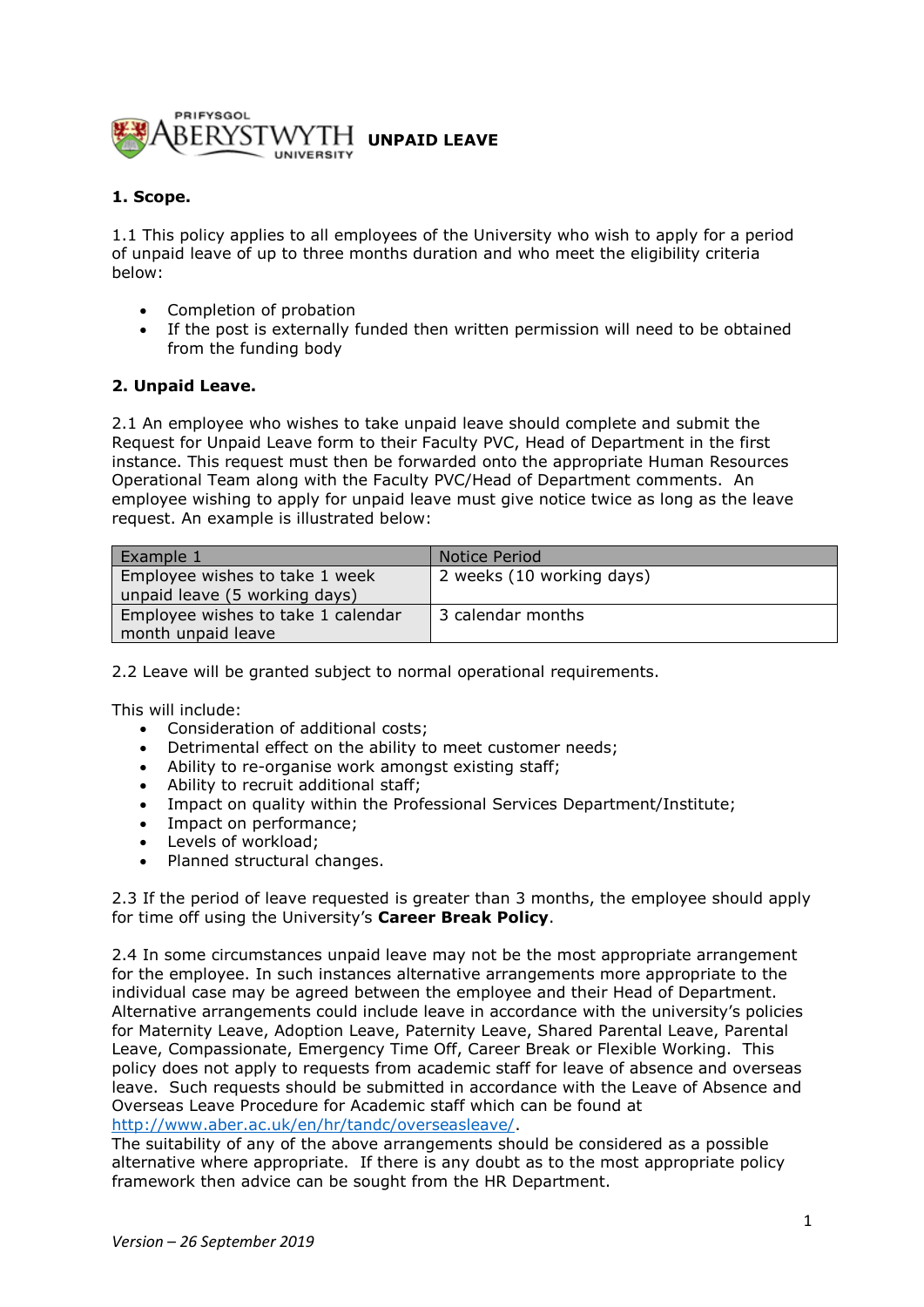# **3. Conditions of service during a period of unpaid leave.**

3.1 The period of the unpaid leave will count as continuous service.

3.2 During a period of unpaid leave an employee will not accrue contractual annual leave but will accrue the statutory minimum leave entitlement.

3.3 Incremental salary progression will continue during a period of unpaid leave.

## **4. Pension Implications.**

4.1 Unpaid leave is not counted as pensionable service. If an employee chooses to make pension contributions during the period of unpaid leave the payment mechanism will depend on the pension scheme to which they belong.

4.2 Members of the Local Government Pension Scheme must pay pension contributions for the first 30 days of unpaid leave. Employees can pay contributions during further periods of unpaid leave, up to a maximum period of 36 months. The employee pays only their contribution, the employer continues to pay the employer contribution. An application to pay contributions on any period of more than 30 days leave must be made within 30 days of the end of the period of unpaid leave. The relevant paperwork will be sent to the employee by the Payroll Department.

4.3 During a period of unpaid leave taken by a member of the Aberystwyth University Pensions Plan (AUPP), all contributions will cease. The member can make arrangements with the provider to pay any contributions that employees would have paid had they not been absent.

4.4 Members of the Universities Superannuation Scheme (USS) will need to follow the guidance set out on the USS [website.](https://www.uss.co.uk/)

#### **5. Employees who do not return to work following a period of unpaid leave.**

5.1 If the employee does not return to work at the end of the period of approved unpaid leave, and no communication has been received from the employee to explain the reason for this, then the employee may be treated as having resigned. The HR Department will, in all instances, write to the employee concerned to ascertain the position before confirming that employment has ended.

#### **6. Returning to work following a period of approved unpaid leave.**

6.1 Employees who take unpaid leave will be entitled to return to the same position. Where this is not possible, alternative employment, on similar (no less favourable) terms and conditions, may be offered except in the situation that their post is made redundant whilst they are on leave. The Redeployment Policy and Procedure will be applied in such situations.

#### **7. Paid work for other organisations whilst on unpaid leave.**